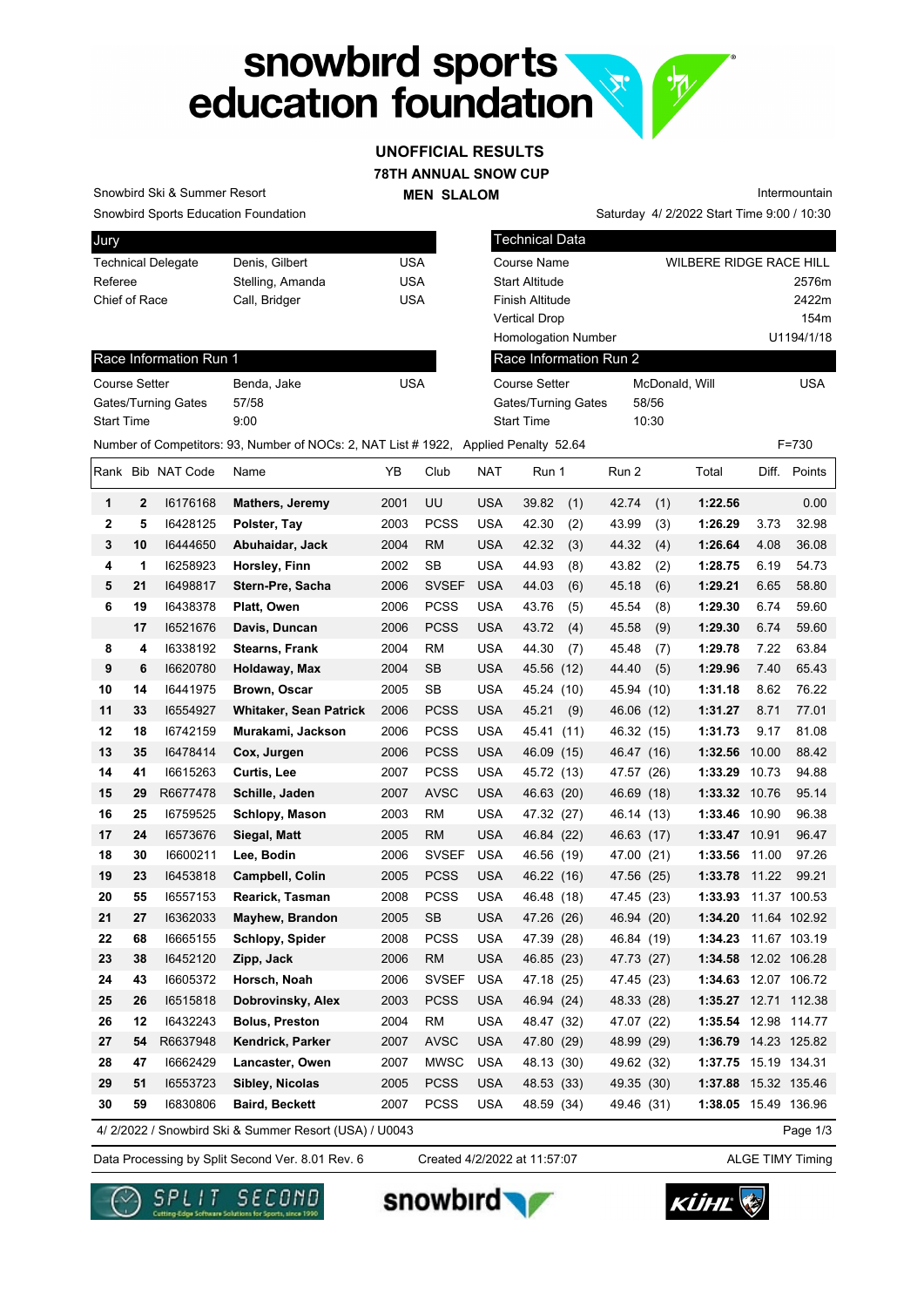## **78TH ANNUAL SNOW CUP MEN SLALOM UNOFFICIAL RESULTS**

Saturday 4/ 2/2022 Start Time 9:00 / 10:30

Intermountain

| Saturday 4/ 2/2022 Start Time 9:00 / 10:30<br><b>Snowbird Sports Education Foundation</b> |    |                   |                                 |      |              |            |                  |  |              |  |                       |       |              |
|-------------------------------------------------------------------------------------------|----|-------------------|---------------------------------|------|--------------|------------|------------------|--|--------------|--|-----------------------|-------|--------------|
|                                                                                           |    | Rank Bib NAT Code | Name                            | YB   | Club         | <b>NAT</b> | Run 1            |  | Run 2        |  | Total                 | Diff. | Points       |
| 31                                                                                        | 63 | 16559747          | Shamah, Teodor                  | 2008 | <b>RM</b>    | <b>USA</b> | 49.44 (39)       |  | 49.62 (32)   |  | 1:39.06 16.50 145.89  |       |              |
| 32                                                                                        | 34 | 16516728          | <b>Clausen, Gustin</b>          | 2006 | <b>JHSC</b>  | <b>USA</b> | 46.75 (21)       |  | 52.58 (41)   |  | 1:39.33 16.77 148.28  |       |              |
| 33                                                                                        | 82 | 16558919          | Harvey, Cooper                  | 2008 | <b>MWSC</b>  | <b>USA</b> | 49.40 (38)       |  | 50.03(34)    |  | 1:39.43               |       | 16.87 149.17 |
| 34                                                                                        | 67 | 16548311          | <b>Bland, Charlie</b>           | 2008 | <b>SB</b>    | <b>USA</b> | 48.91 (35)       |  | 50.94 (35)   |  | 1:39.85 17.29 152.88  |       |              |
| 35                                                                                        | 53 | 16554618          | Sherman, Zeke                   | 2007 | <b>PCSS</b>  | <b>USA</b> | 49.54 (40)       |  | 51.57 (36)   |  | 1:41.11 18.55 164.02  |       |              |
| 36                                                                                        | 66 | 16640977          | <b>Bush, Samuel</b>             | 2008 | <b>PCSS</b>  | <b>USA</b> | 50.02 (42)       |  | 51.85 (37)   |  | 1:41.87 19.31 170.74  |       |              |
| 37                                                                                        | 60 | 16534737          | Mickelson, Milan                | 2007 | <b>RM</b>    | <b>USA</b> | 51.03 (44)       |  | 52.50 (40)   |  | 1:43.53 20.97 185.42  |       |              |
| 38                                                                                        | 57 | 16511017          | <b>Tobler-Wrathall, Gilbert</b> | 2005 | SВ           | <b>USA</b> | 51.80 (46)       |  | 52.01 (38)   |  | 1:43.81 21.25 187.89  |       |              |
| 39                                                                                        | 56 | 16549991          | Comey, Hayden                   | 2007 | <b>SB</b>    | <b>USA</b> | 52.34 (47)       |  | 52.83 (42)   |  | 1:45.17 22.61 199.92  |       |              |
| 40                                                                                        | 50 | 16664044          | Tozzi, Nicolas                  | 2007 | <b>JHSC</b>  | <b>USA</b> | 51.23 (45)       |  | 54.13 (44)   |  | 1:45.36 22.80 201.60  |       |              |
| 41                                                                                        | 62 | 16738111          | Paulman, Everett                | 2007 | <b>SBN</b>   | <b>USA</b> | 53.63 (49)       |  | 52.27 (39)   |  | 1:45.90 23.34 206.37  |       |              |
| 42                                                                                        | 31 | 16466633          | Potter, Cole                    | 2004 | <b>PCSS</b>  | <b>USA</b> | 1:00.79(60)      |  | 46.28 (14)   |  | 1:47.07 24.51 216.72  |       |              |
| 43                                                                                        | 77 | 16910725          | Ize-Cedillo, Diego              | 2006 | <b>RM</b>    | <b>USA</b> | 55.30 (53)       |  | 52.88 (43)   |  | 1:48.18 25.62 226.53  |       |              |
| 44                                                                                        | 58 | 16640782          | Sivey, Xander                   | 2008 | <b>PCSS</b>  | USA        | 48.96 (36)       |  | 59.90 (52)   |  | 1:48.86 26.30 232.55  |       |              |
| 45                                                                                        | 73 | X7048237          | Godbout, Olivier                | 2006 | SOL          |            | 55.25 (52)       |  | 54.39 (45)   |  | 1:49.64 27.08 239.44  |       |              |
| 46                                                                                        | 74 | 16922062          | Madeo, Niki                     | 2007 | SOL          | <b>USA</b> | 55.30 (53)       |  | 56.83 (48)   |  | 1:52.13 29.57 261.46  |       |              |
| 47                                                                                        | 9  | 16367112          | <b>Brennwald, Stefan</b>        | 2004 | <b>PCSS</b>  |            | USA 1:08.41 (63) |  | 45.97 (11)   |  | 1:54.38 31.82 281.35  |       |              |
| 48                                                                                        | 93 | 17048252          | Holman, Reid                    | 2008 | <b>SVSEF</b> | <b>USA</b> | 56.30 (56)       |  | 58.53 (50)   |  | 1:54.83 32.27 285.33  |       |              |
| 49                                                                                        | 89 | 16858338          | Cui, Calvin                     | 2008 | <b>SBN</b>   | <b>USA</b> | 58.32 (58)       |  | 58.48 (49)   |  | 1:56.80 34.24 302.75  |       |              |
| 50                                                                                        | 86 | 16869650          | Doyle, Connor                   | 2006 | <b>SB</b>    | <b>USA</b> | 58.97 (59)       |  | 59.14 (51)   |  | 1:58.11 35.55 314.34  |       |              |
| 51                                                                                        | 65 | 16550683          | <b>Swanwick, Rome</b>           | 2008 | <b>SB</b>    | <b>USA</b> | 50.39 (43)       |  | 1:12.28(57)  |  | 2:02.67 40.11 354.65  |       |              |
| 52                                                                                        | 79 | 16714651          | Glidden, Austin                 | 2007 | <b>PCSS</b>  | <b>USA</b> | 58.26 (57)       |  | 1:07.26 (55) |  | 2:05.52 42.96 379.85  |       |              |
| 53                                                                                        | 72 | 16821466          | Copeland, Finn                  | 2008 | <b>PCSS</b>  | <b>USA</b> | 55.91 (55)       |  | 1:16.23(58)  |  | 2:12.14 49.58 438.39  |       |              |
| 54                                                                                        | 84 | 16926600          | Sandberg, Dylan                 | 2006 | SOL          |            | USA 1:15.43 (65) |  | 1:00.82(53)  |  | 2:16.25 53.69 474.73  |       |              |
| 55                                                                                        | 70 | X6588935          | Lennon, Joseph                  | 2007 | <b>PCSS</b>  |            | 1:20.17(66)      |  | 56.65 (47)   |  | 2:16.82 54.26 479.77  |       |              |
| 56                                                                                        | 91 | 16762517          | <b>Mennell, August</b>          | 2008 | SOL          | USA        | 1:12.41(64)      |  | 1:07.98 (56) |  | 2:20.39 57.83 511.34  |       |              |
| 57                                                                                        | 90 | 16892697          | Holland, Dallin                 | 2007 | <b>BBSEF</b> |            | USA 1:25.93 (67) |  | 55.90 (46)   |  | 2:21.83 59.27 524.07  |       |              |
| 58                                                                                        | 87 | 16738093          | Paulman, Fletcher               | 2008 | <b>SBN</b>   | USA        | 1:26.57(68)      |  | 1:01.24(54)  |  | 2:27.811:05.25 576.94 |       |              |
| 59                                                                                        | 88 | 16919812          | Gensch, Wolfi                   | 2007 | <b>JHSC</b>  |            | USA 1:00.92 (61) |  | 1:36.86(59)  |  | 2:37.781:15.22 665.10 |       |              |

#### **NOT PERMITTED TO START 1st RUN**

Snowbird Ski & Summer Resort

| DID NOT START 1st RUN: 2 competitors |          |                                        |      |             |            |  |  |  |  |  |  |
|--------------------------------------|----------|----------------------------------------|------|-------------|------------|--|--|--|--|--|--|
| 40                                   | 16438159 | Horsley, Tomi                          | 2006 | <b>SB</b>   | <b>USA</b> |  |  |  |  |  |  |
| 28                                   | 16684469 | Pavlicek, Lucas                        | 2003 | <b>SB</b>   | <b>USA</b> |  |  |  |  |  |  |
|                                      |          |                                        |      |             |            |  |  |  |  |  |  |
|                                      |          | DID NOT FINISH 1st RUN: 21 competitors |      |             |            |  |  |  |  |  |  |
| 92                                   | 16551336 | <b>Butterworth, William</b>            | 2008 | <b>SB</b>   | <b>USA</b> |  |  |  |  |  |  |
| 80                                   | 16592031 | Sivo, Kye                              | 2008 | <b>PCSS</b> | <b>USA</b> |  |  |  |  |  |  |
| 78                                   | 16588893 | Harman, Devon                          | 2008 | <b>SB</b>   | <b>USA</b> |  |  |  |  |  |  |
| 76                                   | 16644428 | Tang, Winston                          | 2006 | <b>PCSS</b> | <b>USA</b> |  |  |  |  |  |  |
| 75                                   | 16611863 | <b>Butz, Andrew</b>                    | 2007 | <b>PCSS</b> | <b>USA</b> |  |  |  |  |  |  |
| 69                                   | 16550251 | Stein, Ashland                         | 2007 | <b>PCSS</b> | <b>USA</b> |  |  |  |  |  |  |
| 64                                   | 16611694 | Dobrovinsky, Max                       | 2007 | <b>PCSS</b> | <b>USA</b> |  |  |  |  |  |  |
| 61                                   | 16581521 | Demers, Alexander                      | 2007 | <b>PCSS</b> | <b>USA</b> |  |  |  |  |  |  |

4/ 2/2022 / Snowbird Ski & Summer Resort (USA) / U0043

Data Processing by Split Second Ver. 8.01 Rev. 6 Created 4/2/2022 at 11:57:07 ALGE TIMY Timing

Created 4/2/2022 at 11:57:07

Page 2/3



snowbird